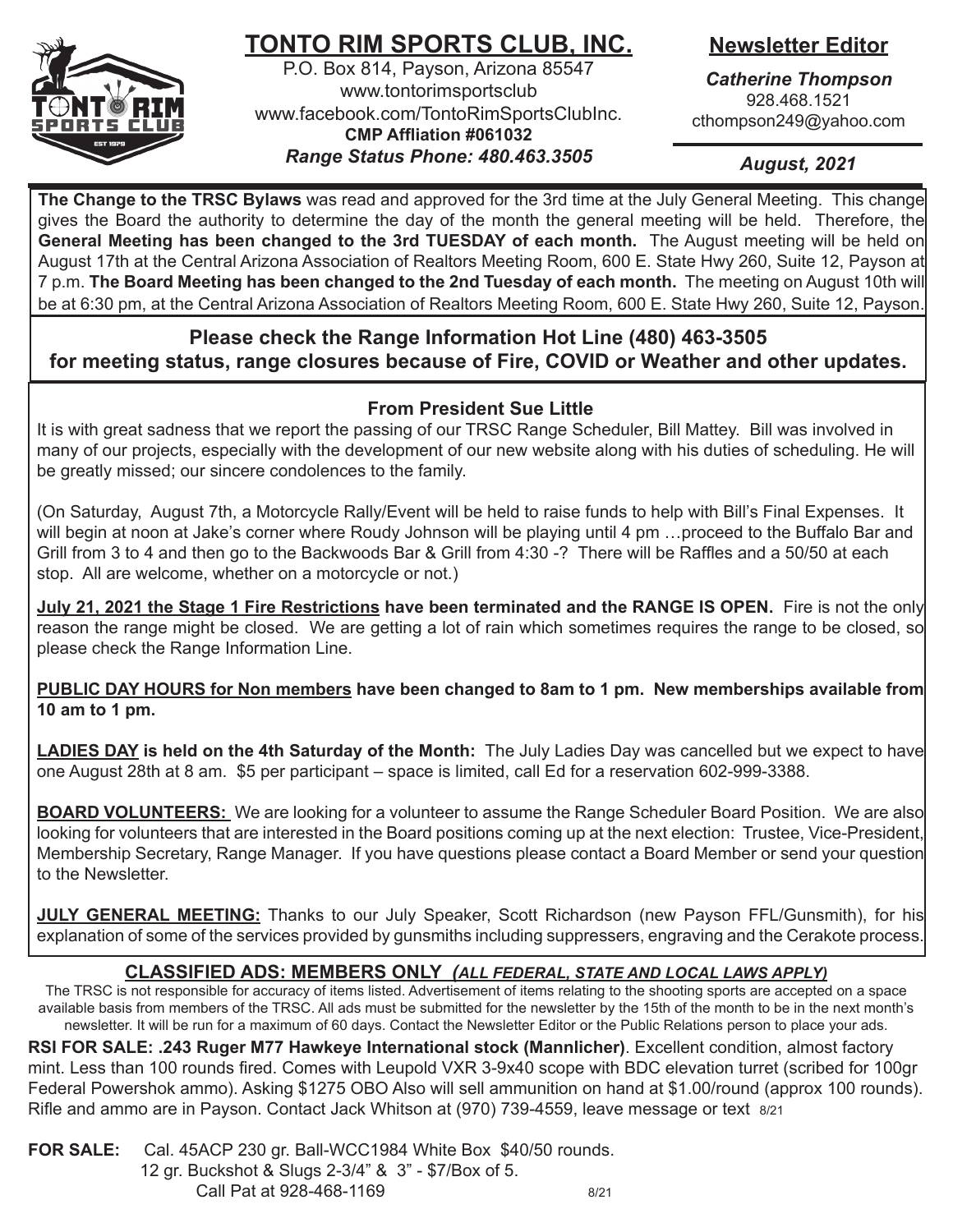# Tonto Rim Sports Club P.O. Box 814, Payson, AZ 85547 **ISSUE #92** August, 2021

**Bays 1 & 2 reserved for Issue #92** 

Range Event Calendar: For scheduling and/or modification please email trscscheduler@gmail.com. **1 2 3 4** Range Event Calendar: For scrieduling and/or modification please email trscscrieduler@gmail<br>Request must be made 4 weeks in advance of need. Range conditions, call 480.463.3505.

Discipline Match Directors: High Power: Brett Hill 602.909.4516; Steel Challenge: Jim Kennedy 928.970.0033; Discipline Match Directors. High Power. Brett Hill 602.909.4510, Steel Challenge. Jim Kennedy 920.970.0055,<br>Basic Practical Tactical: Mike Spaulding 928.468.1216; USPSA: E.T. Saffon 480.227.5045; Action Shooting: Clay Davi DOB: Sheldon White 928.474.1182; Archery: OPEN; Rimfire Fun Shoot: Clay Davis 760.473.2242 ch Directors: High Power: Brett Hill 602.909.4516; Steel Challenge: Jim Kennedy 928.970.0033; Practical Tactical: Mike Spaulding 928.468.1216; USPSA: E.T. Saffon 480.227.5045; Action Shooting: Clay Davis 760.473.2242;<br>Sheldon White 928.474.1182; Archery: OPEN; Rimfire Fun Shoot: Clay Davis 760.473.2242 **8a-2p SCSA Tier 1 Steel**

#### 2021-August **2 3 4 021-Augu 8a-2p Practical 8 9 10**

Jim Jones Shooting Range Event Calendar. For Scheduling, please email trscscheduler@gmail.com **Bays 1 & 2 reserved for a 2 Bays 1-5 9am - 1pm nge** Event Calendar. For Scheduling, please email trscscheduler@gmail.com **Match Pistol Bays 1-5, Room 8AM** 1 **Sign up by 9AM 8** Soturdov

| Sunday                                                                        | Monday | Tuesday                                                                                       | Wednesday                                                                       | Thursday                                                                                                                            | Friday                                                                                                      | Saturday                                                                                    |
|-------------------------------------------------------------------------------|--------|-----------------------------------------------------------------------------------------------|---------------------------------------------------------------------------------|-------------------------------------------------------------------------------------------------------------------------------------|-------------------------------------------------------------------------------------------------------------|---------------------------------------------------------------------------------------------|
| 1                                                                             | 2      | 3                                                                                             | 4                                                                               | 5                                                                                                                                   | 6                                                                                                           |                                                                                             |
| 8a-12p Highpower Rifle<br>Match 200 & 300 Yd<br>Rifle Range 8:00 am -         |        |                                                                                               | 8a-12p Long Distance<br>Range (25-300yard)<br><b>Closed for Weed</b>            | 8a-2p Practical<br><b>Thursday Shoot Pistol</b><br>Bays 1 & 2                                                                       | Pistol Bays 1 & 2<br>reserved for USPSA<br>3p-6p Setup for First                                            | 8a-1p PUBLIC DAY -<br>New Member sign up<br>9am - 1pm                                       |
| Noon                                                                          |        |                                                                                               | Control                                                                         | Sign up by 9AM - Pistol<br>Bays 1 & 2 reserved for<br><b>USPSA</b>                                                                  | Saturday USPSA match<br><b>Bays 1-5</b>                                                                     | 8a-2p USPSA Level 1<br>Match Pistol Bays 1-5,<br>Set Up at 8AM Shoot at<br>9AM              |
| 8                                                                             | 9      | 10                                                                                            | 11                                                                              | 12                                                                                                                                  | 13                                                                                                          | 14                                                                                          |
|                                                                               |        | 6:30p-8:30p TRSC<br><b>Board Meeting - Central</b><br><b>AZ Realtor Meeting</b>               | 8a-12p Public Range<br><b>Closed for Weed</b><br>Control                        | 8a-2p Practical<br>Thursday Shoot Pistol<br>Bays 1 & 2                                                                              |                                                                                                             | 8a-1p PUBLIC DAY -<br>New Member sign up<br>$9am - 1pm$                                     |
|                                                                               |        | Room                                                                                          | 8Am till Noon                                                                   | Sign up by 9AM                                                                                                                      |                                                                                                             | 8a-2p SCSA Tier 1 Steel<br>Challenge Bays 1 - 4.<br><b>Registration 8am shoot</b><br>at 9am |
| 15                                                                            | 16     | 17                                                                                            | 18                                                                              | 19                                                                                                                                  | 20                                                                                                          | 21                                                                                          |
| 9a-2p Basic Practical<br><b>Tactical Shooting Bay 1</b><br>Setup 9AM Shoot at |        | 7p-9p TRSC Members<br>Meeting - Central AZ<br><b>Realtor Meeting Room</b>                     |                                                                                 | 8a-2p Practical<br><b>Thursday Shoot Pistol</b><br>Bays 1 & 2                                                                       | 8a-1p PUBLIC DAY -<br>New Member sign up<br>$9am - 1pm$                                                     |                                                                                             |
| 10AM                                                                          |        |                                                                                               |                                                                                 | Sign up by 9AM                                                                                                                      |                                                                                                             | 8a-2p USPSA 3rd Sat<br>Match - Bays 1 & 2<br>Setup at 8am Shoot at<br>9am                   |
| 22                                                                            | 23     | 24<br>8a-5p AZ Game and Fish<br>- Bays 3,4,5 8am - Noon<br>Long Distance Range<br>$1pm - 8pm$ | 25                                                                              | 26                                                                                                                                  | 27                                                                                                          | 28                                                                                          |
| 8a-2p 22 Rimfire Fun<br>Shoot - Bays 1 and 2<br>Set Up at 8am                 |        |                                                                                               |                                                                                 | 7a-12p AZ Game and<br>Fish<br><b>Long Distance Range</b><br>7am - Noon                                                              |                                                                                                             | 8a-1p PUBLIC DAY -<br>New Member sign up<br>$9am - 1pm$                                     |
|                                                                               |        |                                                                                               |                                                                                 | 8a-2p Practical<br><b>Thursday Shoot Pistol</b><br>Bays 1 & 2                                                                       |                                                                                                             | Ladies Day 9a-12p                                                                           |
|                                                                               |        |                                                                                               |                                                                                 | Sign up by 9AM                                                                                                                      |                                                                                                             |                                                                                             |
| 29                                                                            | 30     | 31                                                                                            | 1                                                                               | $\overline{2}$                                                                                                                      | 3                                                                                                           | 4                                                                                           |
|                                                                               |        |                                                                                               | 8a-12p Long Distance<br>Range (25-300yard)<br><b>Closed for Weed</b><br>Control | 8a-2p Practical<br><b>Thursday Shoot Pistol</b><br>Bays 1 & 2<br>Sign up by 9AM - Pistol<br>Bays 1 & 2 reserved for<br><b>USPSA</b> | Pistol Bays 1 & 2<br>reserved for USPSA<br>3p-6p Setup for First<br>Saturday USPSA match<br><b>Bays 1-5</b> | 8a-1p PUBLIC DAY -<br>New Member sign up<br>$9am - 1pm$                                     |
|                                                                               |        |                                                                                               |                                                                                 |                                                                                                                                     |                                                                                                             | 8a-2p USPSA Level 1<br>Match Pistol Bays 1-5,<br>Set Up at 8AM Shoot at<br>9AM              |
|                                                                               |        |                                                                                               |                                                                                 |                                                                                                                                     |                                                                                                             |                                                                                             |

### CLASSIFIED ADS: MEMBERS ONLY (ALL FEDERAL, STATE AND LOCAL LAWS APPLY) continued

**FOR SALE:** 223cal-----.\$ ,45 per round-----308 cal palma loads 150 gr-----\$ .70 per round-----.45 cal precision national match camp perry loads \$.70 per round. dillon powder scale \$ 40.00. Brass cleaner \$ 30.00-----Brass silicone cleaning element with solution \$ 15.00-----case trimmer \$ 80.00-----.45 acp brass .05 ea. Call 623 377 1181 or email aztony33@gmail.com 8/21 **Combin 1 Bondard** 150 gr-----\$ .70 p **3p-6p Setup for First Saturday USPSA match Bays 1-5 8a-2p USPSA Level 1 Match Pistol Bays 1-5,**

FOR SALE: Upper receiver for AR-15.10.5 inch barrel, 300 Blackout, with no sights. Less than 500 rounds fired. \$300 OBO. Text or Call DJ at 928-978-6086 8/21 **Less than 50 9am - 1pm 8**, with no sights. Less than 500 rounds fired.

**FOR SALE:** Smith and Wesson 629-1 44 magnum 8 3/8th barrel \$850.00 Anschutz Match 54 w/ 10x Unertle scope. in left-handed stock.\$1200.00 928-978-2445 **Bays 1 & 2 Sign up by 9AM - Pistol**

AMMO FOR SALE: Call/Text Gary @ 541.241.4747. Meet in/near Payson at agreed location. Cash please.

\*\*\* 22LR \*\*\*\$.15/Rd: CCI, Winchester, Remington

\*\*\* 40S&W \*\*\*\$.75/Rd: Winchester: Ranger 180gr JHP Law Enforcement [100rd Box]. **29 30 31 1 2**

\*\*\* 300 Win Mag \*\*\* \$1/Rd: Winchester Western: 220gr Silvertip [15rd Part. Box], Remington-Soft Pt.[2rds] 8/21 **Closed for Weed 9am - 1pm**

FOR SALE: 2 Boxes 45ACP. Defensive rounds. 20 per box. Federal premium HST. New in box \$20 per box. Txt. 480-227-2577. Dan 8/21 **9AM**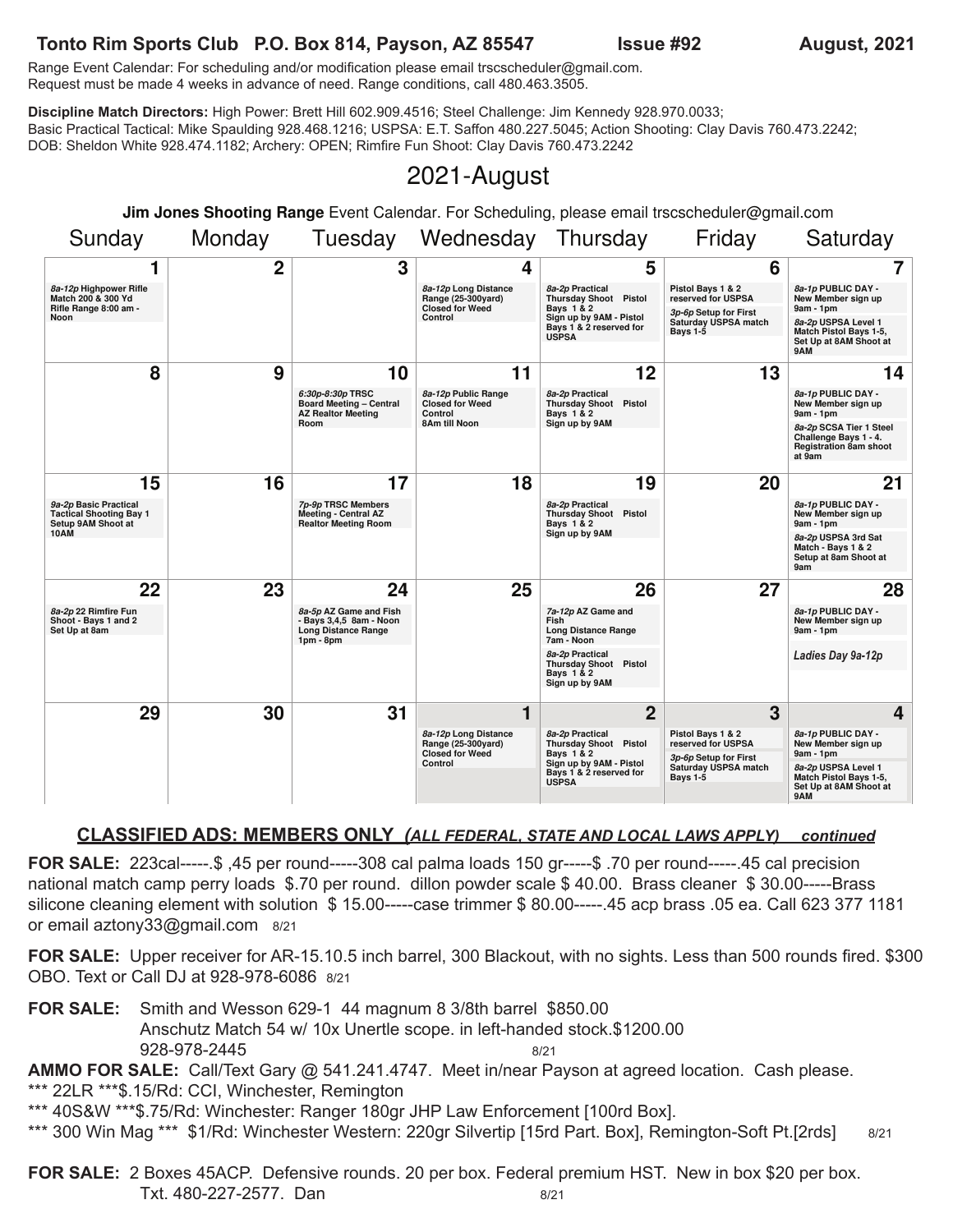### Tonto Rim Sports Club P.O. Box 814, Payson, AZ 85547 **Issue #92** August, 2021 **Jim Jones Shooting Range** Event Calendar. For Scheduling, please email trscscheduler@gmail.com

TUTTU NIIT SPUTS CIUD P.O. DUX 014, PaySUIT, AZ 00047<br>Range Event Calendar: For scheduling and/or modification please email trscscheduler@gmail.com. Request must be made 4 weeks in advance of need. Range conditions, call 480.463.3505.

Discipline Match Directors: High Power: Brett Hill 602.909.4516; Steel Challenge: Jim Kennedy 928.970.0033;<br>Product of the contract of the contract of the contract of the contract of the contract of the contract of the Basic Practical Tactical: Mike Spaulding 928.468.1216; USPSA: E.T. Saffon 480.227.5045; Action Shooting: Clay Davis 760.473.2242;<br>DOB: Sheldon White 928.474.1182; Archery: OPEN; Rimfire Fun Shoot: Clay Davis 760.473.2242 DOB: Sheldon White 928.474.1182; Archery: OPEN; Rimfire Fun Shoot: Clay Davis 760.473.2242 **Saturday USPSA match** cal: Mike Spaulding 928.468.1216; USPSA: E.T. Saffon 480.227.5045; Action Shooting: Clay Davis 760.473.2242;<br>- 200.474.4499: Archary ODEN: Diprice Eve Chast: Clay Davis 760.472.2049

#### **2021-September Pays 1**

| Jim Jones Shooting Range Event Calendar. For Scheduling, please email trscscheduler@gmail.com |        |                                                                                  |                                                                      |                                                                                                                                                |                                                                  |                                                                                   |
|-----------------------------------------------------------------------------------------------|--------|----------------------------------------------------------------------------------|----------------------------------------------------------------------|------------------------------------------------------------------------------------------------------------------------------------------------|------------------------------------------------------------------|-----------------------------------------------------------------------------------|
| Sunday                                                                                        | Monday |                                                                                  | Tuesday Wednesday Thursday                                           |                                                                                                                                                | Friday                                                           | Saturday                                                                          |
| 29                                                                                            | 30     | 31                                                                               | 1                                                                    | 2                                                                                                                                              | 3                                                                | 4                                                                                 |
|                                                                                               |        |                                                                                  | 8a-12p Long Distance<br>Range (25-300yard)<br><b>Closed for Weed</b> | 8a-2p Practical<br><b>Thursday Shoot Pistol</b><br>Bays 1 & 2                                                                                  | Pistol Bays 1 & 2<br>reserved for USPSA<br>3p-6p Setup for First | 8a-1p PUBLIC DAY -<br>New Member sign up<br>$9am - 1pm$                           |
|                                                                                               |        |                                                                                  | Control                                                              | Sign up by 9AM - Pistol<br>Bays 1 & 2 reserved for<br><b>USPSA</b>                                                                             | Saturday USPSA match<br>Bays 1-5                                 | 8a-2p USPSA Level 1<br>Match Pistol Bays 1-5.<br>Set Up at 8AM Shoot at           |
| 5                                                                                             | 6      | 7                                                                                | 8                                                                    | 9                                                                                                                                              | 10                                                               | 9AM<br>11                                                                         |
| 8a-12p Highpower Rifle                                                                        |        |                                                                                  | 8a-12p Public Range                                                  | 8a-2p Practical                                                                                                                                |                                                                  | 8a-1p PUBLIC DAY -                                                                |
| Match 200 & 300 Yd<br>Rifle Range 8:00 am -<br>Noon                                           |        |                                                                                  | <b>Closed for Weed</b><br>Control<br>8Am till Noon                   | Thursday Shoot Pistol<br>Bays 1 & 2<br>Sign up by 9AM - Pistol                                                                                 |                                                                  | New Member sign up<br>$9am - 1pm$                                                 |
|                                                                                               |        |                                                                                  |                                                                      | Bays 1 & 2 reserved for<br><b>USPSA</b>                                                                                                        |                                                                  | 8a-2p SCSA Tier 1 Steel<br>Challenge Bays 1 - 4.<br><b>Registration 8am shoot</b> |
|                                                                                               |        |                                                                                  |                                                                      | 1p-9p Forrest Law<br>Services - Long<br><b>Distance Range</b>                                                                                  |                                                                  | at 9am                                                                            |
| 12                                                                                            | 13     | 14                                                                               | 15                                                                   | 16                                                                                                                                             | 17                                                               | 18                                                                                |
|                                                                                               |        | 6:30p-8:30p TRSC                                                                 | 8a-5p AZ DPS Bays 1                                                  | 8a-2p Practical                                                                                                                                |                                                                  | 8a-1p PUBLIC DAY -                                                                |
|                                                                                               |        | <b>Board Meeting - Central</b><br><b>AZ Realtor Meeting</b><br>Room              | and $2$                                                              | <b>Thursday Shoot Pistol</b><br>Bays 1 & 2<br>Sign up by 9AM - Pistol                                                                          |                                                                  | New Member sign up<br>9am - 1pm                                                   |
|                                                                                               |        |                                                                                  |                                                                      | Bays 1 & 2 reserved for<br><b>USPSA</b>                                                                                                        |                                                                  | 8a-2p USPSA 3rd Sat<br>Match - Bays 1 & 2<br>Setup at 8am Shoot at                |
|                                                                                               |        |                                                                                  |                                                                      |                                                                                                                                                |                                                                  | 9am                                                                               |
| 19                                                                                            | 20     | 21                                                                               | 22                                                                   | 23                                                                                                                                             | 24                                                               | 25                                                                                |
| 9a-2p Basic Practical<br><b>Tactical Shooting Bay 1</b><br>Setup 9AM Shoot at                 |        | 7p-9p TRSC Members<br><b>Meeting - Central AZ</b><br><b>Realtor Meeting Room</b> |                                                                      | 8a-2p Practical<br><b>Thursday Shoot Pistol</b><br><b>Bavs 1 &amp; 2</b><br>Sign up by 9AM - Pistol<br>Bays 1 & 2 reserved for<br><b>USPSA</b> | 8a-5p Payson Police<br>Bays $1 - 2$                              | 8a-1p PUBLIC DAY -<br>New Member sign up<br>$9am - 1pm$                           |
| 10AM                                                                                          |        |                                                                                  |                                                                      |                                                                                                                                                |                                                                  | 9a-12p Ladies Day -<br>Bays 1 and 2                                               |
|                                                                                               |        |                                                                                  |                                                                      |                                                                                                                                                |                                                                  | 8p-12a Payson Police<br><b>Bays 1 - 2</b>                                         |
|                                                                                               |        |                                                                                  |                                                                      |                                                                                                                                                |                                                                  |                                                                                   |
| 26<br>8a-2p 22 Rimfire Fun                                                                    | 27     | 28                                                                               | 29<br>8a-5p AZ DPS Bays 1                                            | 30<br>8a-2p Practical                                                                                                                          | 1<br>Pistol Bays 1 & 2                                           | $\overline{2}$<br>8a-1p PUBLIC DAY -                                              |
| Shoot - Bays 1 and 2<br>Set Up at 8am                                                         |        |                                                                                  | and 2                                                                | Thursday Shoot Pistol<br>Bays 1 & 2                                                                                                            | reserved for USPSA<br>3p-6p Setup for First                      | New Member sign up<br>$9am - 1pm$                                                 |
|                                                                                               |        |                                                                                  |                                                                      | Sign up by 9AM - Pistol<br>Bays 1 & 2 reserved for<br><b>USPSA</b>                                                                             | Saturday USPSA match<br>Bays 1-5                                 | 8a-2p USPSA Level 1<br>Match Pistol Bays 1-5,<br>Set Up at 8AM Shoot at           |
|                                                                                               |        |                                                                                  |                                                                      |                                                                                                                                                |                                                                  | 9AM                                                                               |
| CLASSIFIED ADS: MEMBERS ONLY (ALL FEDERAL, STATE AND LOCAL LAWS APPLY)<br>continued           |        |                                                                                  |                                                                      |                                                                                                                                                |                                                                  |                                                                                   |

CLASSIFIED ADS: MEMBERS ONLY (ALL FEDERAL, STATE AND LOCAL LAWS APPLY) continued FOR SALE: Smith and Wesson M&P Compact 9mm. Purchased new in 2014, two 10-round magazines with extended floor plates, three interchangeable grip back straps. In original box with owners manual. \$400 Tim 951-837-8789 7/21 **10AM Shoot - Bays 1 and 2 Set Up at 8am Bay and Wesson More Compact Summer and List are thew in 2014, two To-round magazines with the property of the compa<br>plates three interchangeable grip back straps In original box with owners manual \$400 8a-2p 22 Rimfire Fun 28 28 28 PM 28 20 PM 28 29 PM 28 28 PM 28** 28 PM 28 29 PM 28 **8a-5p AZ DPS Bays 1** .wu<br>-**8a-2p Practical 1 Property** Bays **1** 

FOR SALE: Brand new, commercial grade, BRUSH HOG. This is a onetime only offer, to members only. It is made by Frontier Model RC 2060. Most of you Ranchers would think it was a John Deer. The MSRP is \$1495.00 The best<br>offer over \$750.00, by a member, gets Bob's help to load it on your truck. It is now also available to the publi offer over \$750.00, by a member, gets Bob's help to load it on your truck. It is now also available to the public . **26 27 28 29 30 1 Call Ed 602 999 3388. Pistol Prime for USPS 8a-2p 22 Rimfire Fun 8a-5p AZ DPS Bays 1 8**<br>7/21 **B** a John Deer. The MSRP is \$1495.00 The be **ffer**, to members only. It is m

| <b>FOR SALE:</b> | H&R sportsman Model 999 22rf break action revolver          |      | \$300 |
|------------------|-------------------------------------------------------------|------|-------|
|                  | Taraus 22Ir 9 shot revolver                                 |      | \$325 |
|                  | Kel Tec 9mm PF-9 pistol w/ 2 mags                           |      | \$375 |
|                  | Wm Walker 50 cal percussion pistol                          |      | \$375 |
|                  | TC Hawkin percussion rifle green mountain 1-60 twist barrel |      | \$400 |
|                  | AK-47 75 rd drum magazine loaded with ammo                  |      | \$175 |
|                  | Call John 480-986-6523 evenings                             | 7/21 |       |

**3p-6p Setup for First**

**Thursday Shoot Pistol reserved for USPSA**